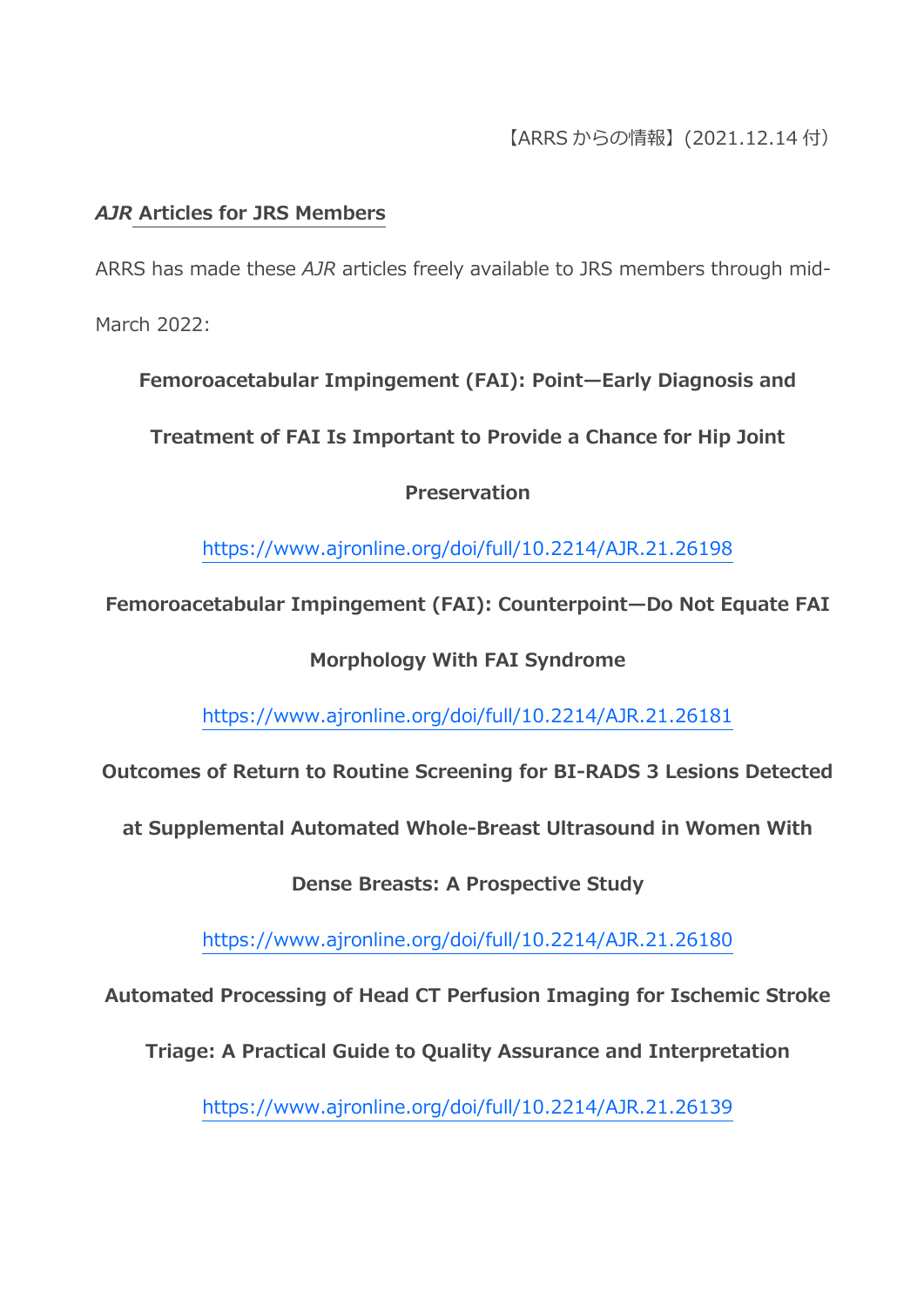#### **NEW ARRS SYMPOSIUM – COVID-19: Prevailing Issues of 2022 – Virtual**

#### **and On Demand – Learn More**

## **at [HTTPS://WWW.ARRS.ORG/COVIDSYMPOSIUM](https://www.arrs.org/COVIDSYMPOSIUM)**

Presented by radiologists across multiple subspecialties, alongside experts in epidemiology, public health, and oncology this course will deliver a frontlinefocused update on the principal problems still plaguing physicians around the world. Registration is free for current ARRS members. The registration deadline is January 28. Learn more about this course

at [https://www.arrs.org/covidsymposium.](https://www.arrs.org/covidsymposium)

## **NEW Global Education Course – Biliary Imaging**

This course focuses on diagnostic and therapeutic considerations in biliary imaging. MRCP: Role in Patient Care; Cholangiocarcinoma: Current Concepts; and the Role of Imaging Prior to Biliary Intervention are key concepts reviewed in this course. Access this course and other global education courses is available

at: [www.arrs.org/GlobalEducation](https://www.arrs.org/GlobalEducation)

#### **ARRS 2022 MEETING – New Orleans/Virtual/On Demand – Registration**

**Opens January 4 – Learn More at [ARRS.ORG/MEETING](https://www2.arrs.org/am22/)**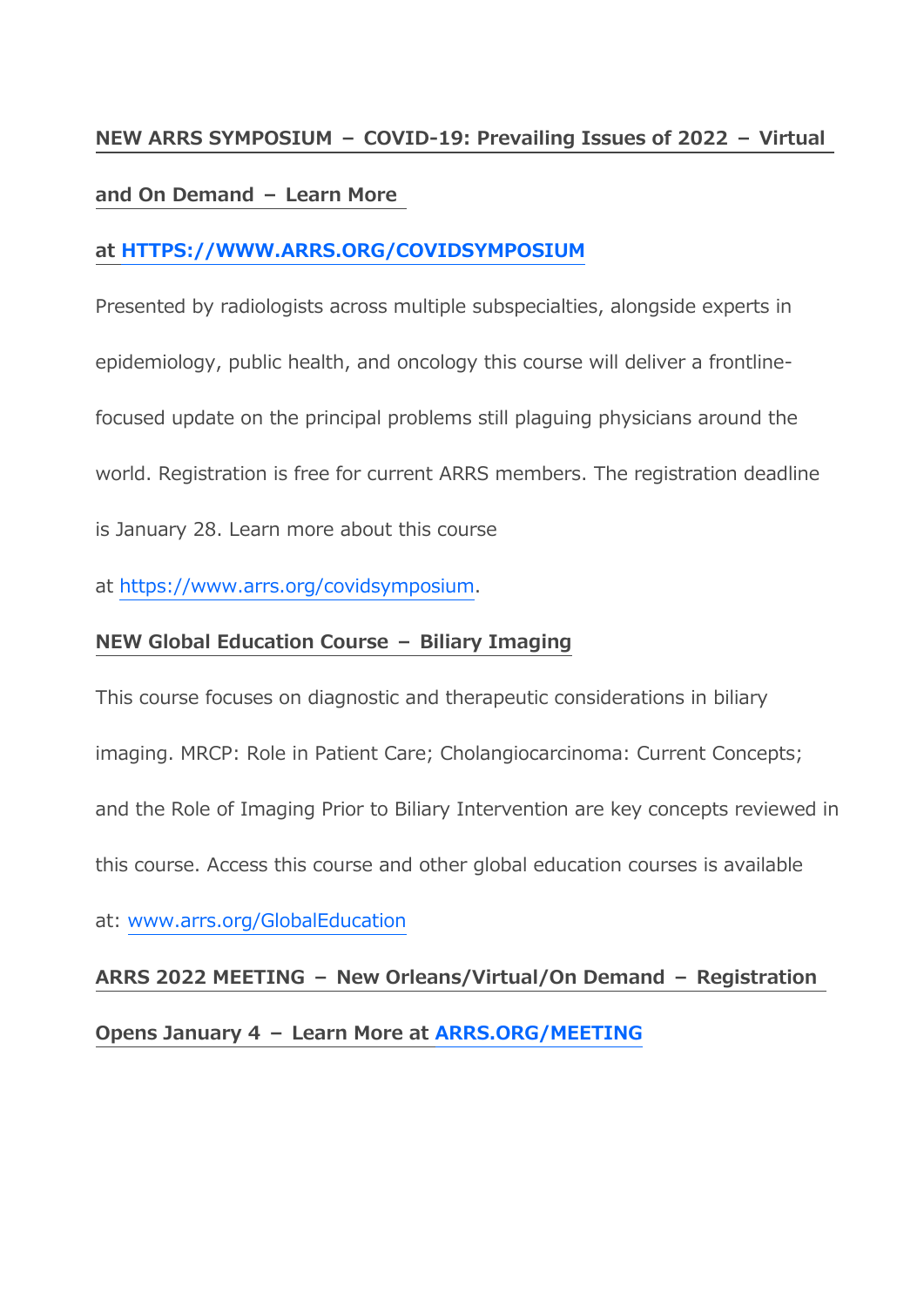

# **JRS Members are Invited to Join ARRS**

Through this global partnership ARRS is pleased to offer complimentary online

membership for radiology residents in a training program and for radiologists in

fellowship training. ARRS also offers a significant discount on ARRS online

membership for JRS members in active practice in Japan.

Please follow the steps below in order to become an ARRS member:

- 1. Create an account at: <http://www.arrs.org/createProfile>
- 2. Once the account has been created:
	- 1. Click on Membership
	- 2. Click on Join ARRS
	- 3. Click on the Join ARRS Online Membership Application Button
- 3. Input the Promotional Code indicated in the box below based on your

ARRS Membership Type.